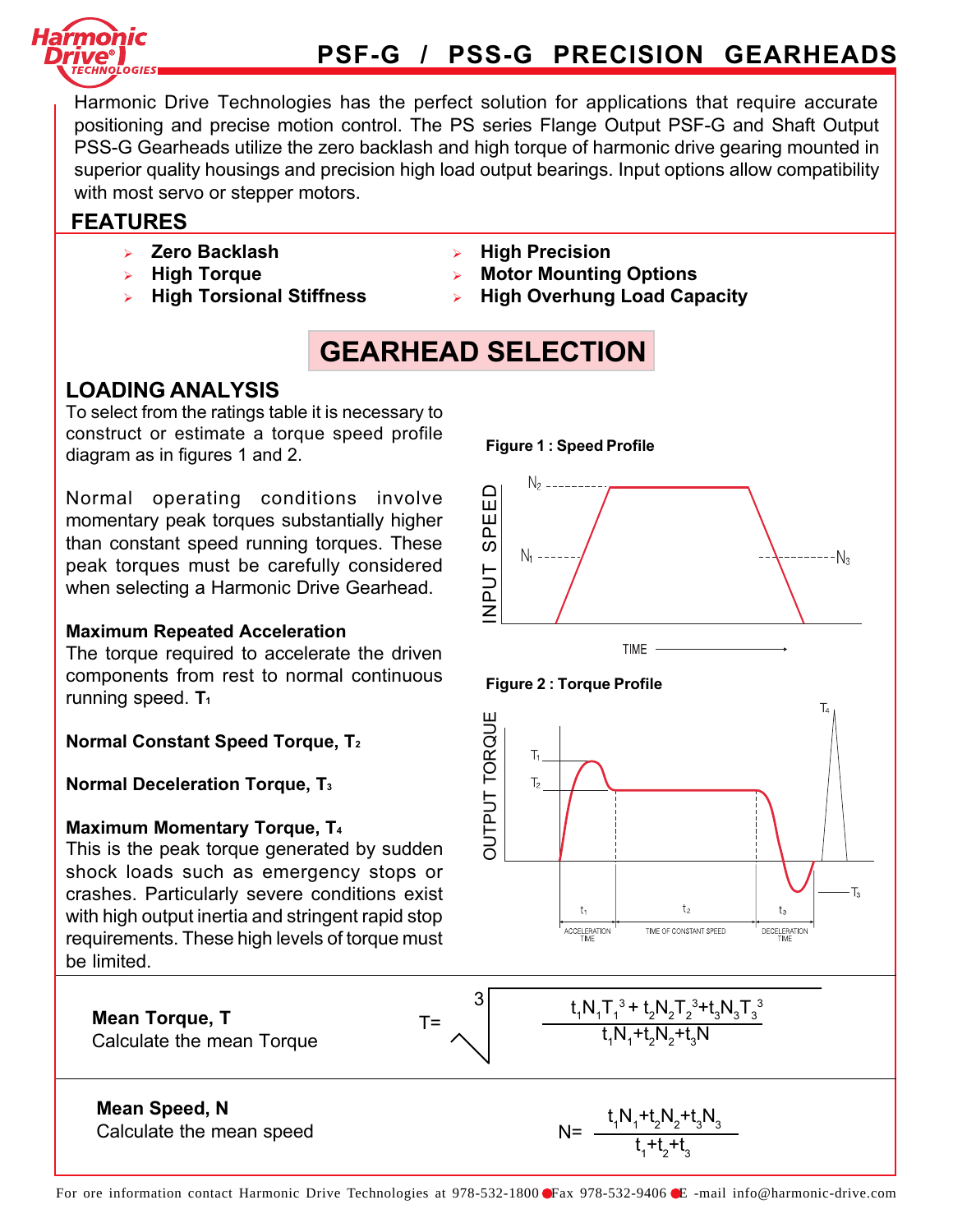

# GEARHEAD SPECIFICATIONS

| <b>PSS</b><br><b>PSF</b> | Ratio | <b>Rated Output</b><br>Torque<br>@2000rpm |     | Limit for<br><b>Repeated Output</b><br>Torque |     | Limit for<br>Momentary<br>Overload Torque |     | <b>Static Torque</b><br>Limit |     | Maximum<br>Input Inertia<br>Speed |                      | Weight<br><b>PSS</b> |                           | Weight<br><b>PSF</b> |     |     |
|--------------------------|-------|-------------------------------------------|-----|-----------------------------------------------|-----|-------------------------------------------|-----|-------------------------------|-----|-----------------------------------|----------------------|----------------------|---------------------------|----------------------|-----|-----|
|                          |       | Ib in                                     | Nm  | Ib in                                         | Nm  | Ib in                                     | Nm  | Ib in                         | Nm  | <b>RPM</b>                        | $Ib$ in <sup>2</sup> | $kg$ cm <sup>2</sup> | $\mathsf{I}^{\mathsf{b}}$ | kg                   | lb  | kg  |
|                          | 50    | 344                                       | 39  | 470                                           | 53  | 780                                       | 88  | 1280                          | 145 | 5600                              | 0.072                | .20                  | 4.2                       | 1.9                  | 2.6 | 1.2 |
| 20                       | 80    | 370                                       | 42  | 660                                           | 74  | 1120                                      | 127 | 2200                          | 245 |                                   |                      |                      |                           |                      |     |     |
|                          | 100   | 380                                       | 43  | 740                                           | 83  | 1300                                      | 147 | 2200                          | 245 |                                   |                      |                      |                           |                      |     |     |
|                          | 50    | 570                                       | 64  | 800                                           | 90  | 1500                                      | 169 | 2500                          | 282 | 4500                              | .18                  | .50                  | 8.5                       | 3.9                  | 5.2 |     |
|                          | 80    | 570                                       | 64  | 1200                                          | 136 | 2200                                      | 255 | 3400                          | 384 |                                   |                      |                      |                           |                      |     | 2.4 |
| 25                       | 100   | 570                                       | 64  | 1400                                          | 158 | 2510                                      | 284 | 3400                          | 384 |                                   |                      |                      |                           |                      |     |     |
|                          | 160   | 610                                       | 69  | 1550                                          | 175 | 2780                                      | 314 | 3400                          | 384 |                                   |                      |                      |                           |                      |     |     |
|                          | 50    | 1100                                      | 124 | 1800                                          | 203 | 4000                                      | 452 | 4900                          | 553 |                                   | .56                  | 1.6                  | 12.7                      | 5.9                  | 8.0 | 4.1 |
|                          | 80    | 1100                                      | 124 | 2690                                          | 304 | 5030                                      | 568 | 6900                          | 779 |                                   |                      |                      |                           |                      |     |     |
| 32                       | 100   | 1150                                      | 130 | 2950                                          | 333 | 5730                                      | 647 | 6900                          | 779 | 3500                              |                      |                      |                           |                      |     |     |
|                          | 160   | 1250                                      | 141 | 3290                                          | 372 | 6080                                      | 686 | 6900                          | 779 |                                   |                      |                      |                           |                      |     |     |

#### Maximum Output Torque Limit Tmax

This is the maximum allowable torque that should be developed with dynamic torque at the input. Repetitive momentary or continuous running loads (T1, T2, and T3) should not exceed this rating.

#### **Backdriving**

Harmonic Drive gearing can be easily backdriven unless the input shaft is locked. Under no circumstances should a gearhead be used to support a load without a failsafe device on the output if there is risk of personal injury.

#### Maximum Input Speed

The Maximum input speed is limited by the DN value of the wave generator bearing and the type of lubricant used. Maximum input speeds for each size unit using recommended grease are listed in the ratings table.

#### **Static Torque Limit**

This is the maximum allowable torque that should be applied to the output when the input is locked. A typical example is the torque applied to the output during a work or machining operation when the Harmonic Drive is stationary.

#### Rated Output Torque at Rated Speed Tn

Assuming the maximum output torque (Tmax) is not exceeded, this is the maximum output torque which can be transmitted at the rated input speed (2000 rpm) to achieve an average wave generator life of L50=35000 hours.

The following formula is used to calculate the continuous torque rating at input speeds other than 2000rpm:



 $T =$  permissible continuous torque N = required speed

 $T_{N}$  = rated torque ( see chart )

T must not exceed the limit for repeated output torque.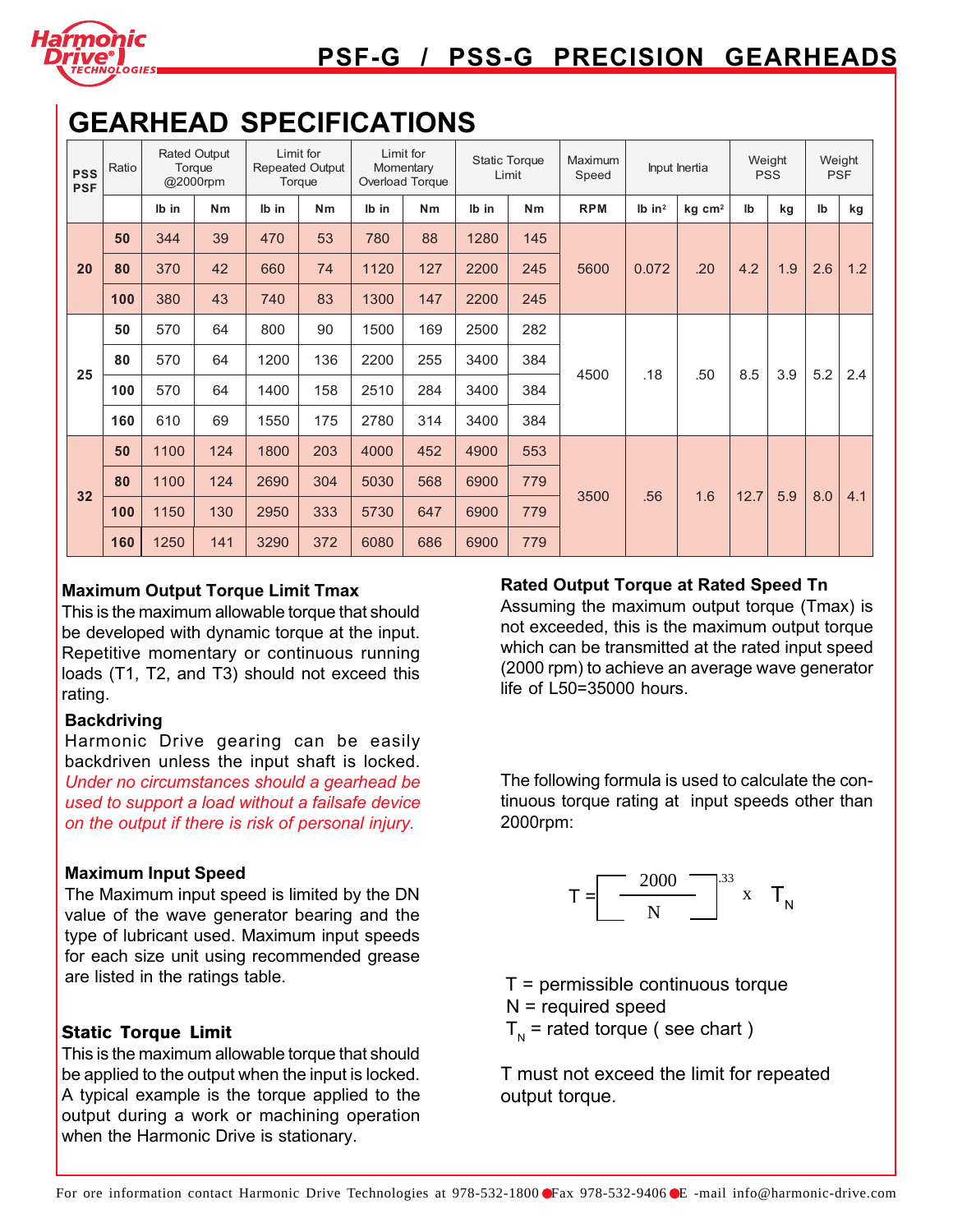







| <b>PSF</b> | ØA  | ØB    | $\varnothing$ C | D              | Е    | F  | G   | н   | ØJ  | ĸ              | ØL | $\varnothing$ M | ØN  | P              | R               | ØS                 |
|------------|-----|-------|-----------------|----------------|------|----|-----|-----|-----|----------------|----|-----------------|-----|----------------|-----------------|--------------------|
| 20         | 96  | 58h7  | 45h7            | $\overline{4}$ | 10.9 | 8  | 77  | 6.9 | 60  | M <sub>3</sub> | 34 | 4.5             | 88  | M <sub>5</sub> | 10 <sup>°</sup> | 70h <sub>6</sub>   |
|            |     |       |                 |                |      |    |     |     |     |                |    |                 |     |                |                 |                    |
| 25         | 121 | 99h7  | 55h7            | $\overline{4}$ | 12   | 10 | 93  | 8   | 75  | M4             | 42 | 5.5             | 111 | M <sub>6</sub> | 10              | 85h6               |
|            |     |       |                 |                |      |    |     |     |     |                |    |                 |     |                |                 |                    |
| 32         | 147 | 123h7 | 75h7            | $\overline{4}$ | 14   | 9  | 105 | 1.5 | 100 | M <sub>6</sub> | 60 | 6.6             | 136 | M8             | 12              | 110 <sub>h</sub> 6 |
|            |     |       |                 |                |      |    |     |     |     |                |    |                 |     |                |                 | mm)                |

The output flange of PSF gearheads is supported by precision bearings that allow combinations of axial and moment loads.The maximum allowable combination of these external loads are shown in figure 2. A moment load applied to the output flange will create a deflection as shown in figure 1. It is not recommended to exceed 1.5 arc minutes.



For ore information contact Harmonic Drive Technologies at 978-532-1800 Fax 978-532-9406 E -mail info@harmonic-drive.com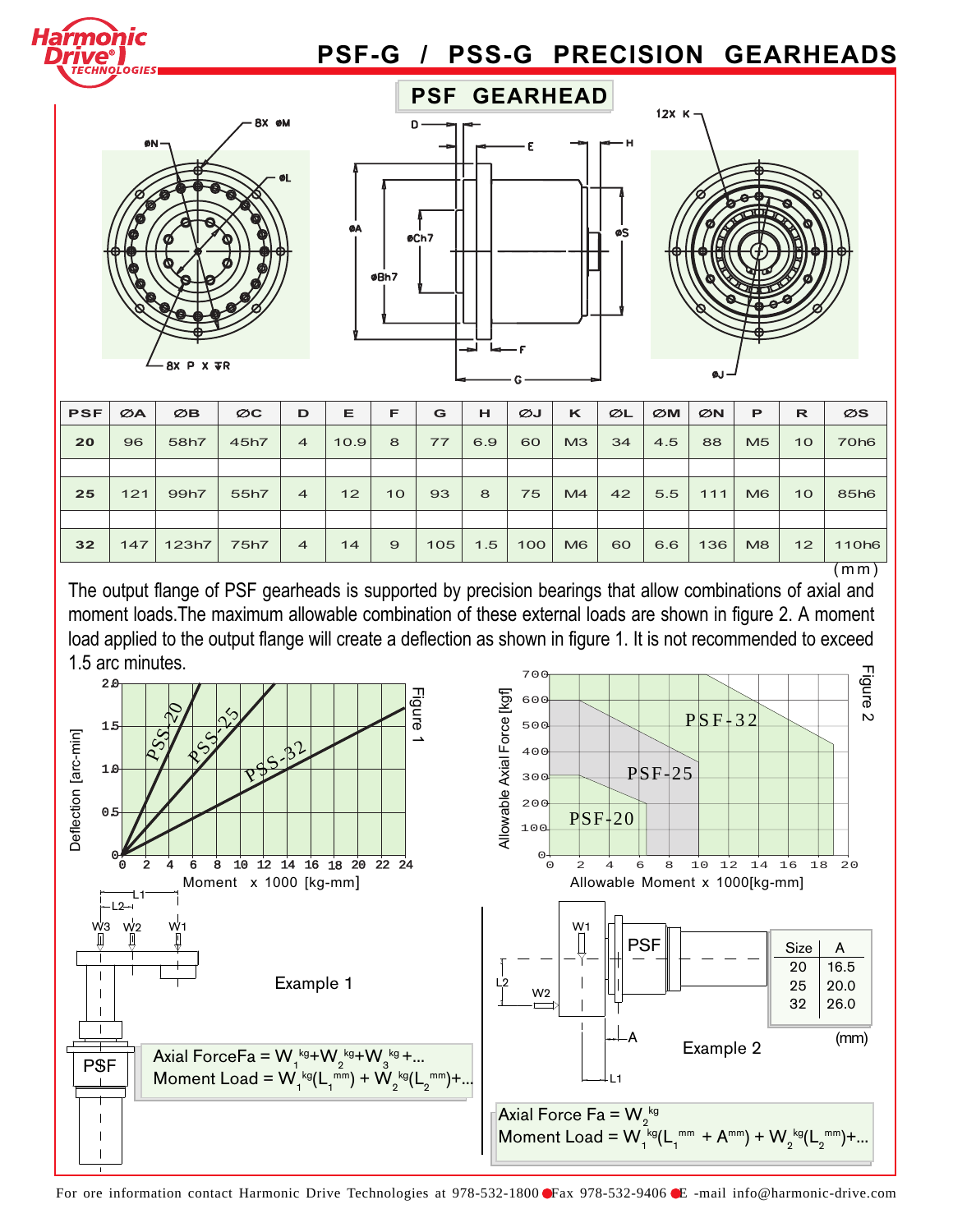

The output shaft of the PSS gearhead is supported by pre-loaded taper roller bearings to eliminate end float and radial play. The maximum axial and radial loads that can be applied are demonstrated below.



| <b>PSF</b> | $X_{(mm)}$ | $W1_{(kg)}$ | W2(kg) |
|------------|------------|-------------|--------|
| 20         | 48         | 170         | 170    |
| 25         | 77         | 380         | 320    |
| 32         | 90         | 520         | 490    |
|            |            |             |        |

PSS output shafts are manufactured from high quality alloy steel of hardness 220 Br. and 70,000 KSI compression strength. Keys and keyways are not recommended for high performance servo applications. Zero backlash friction clamp ring devices that are not affected by reversing or dynamic shock loads should be used. Axial impact loads on the end of the shaft should be avoided.

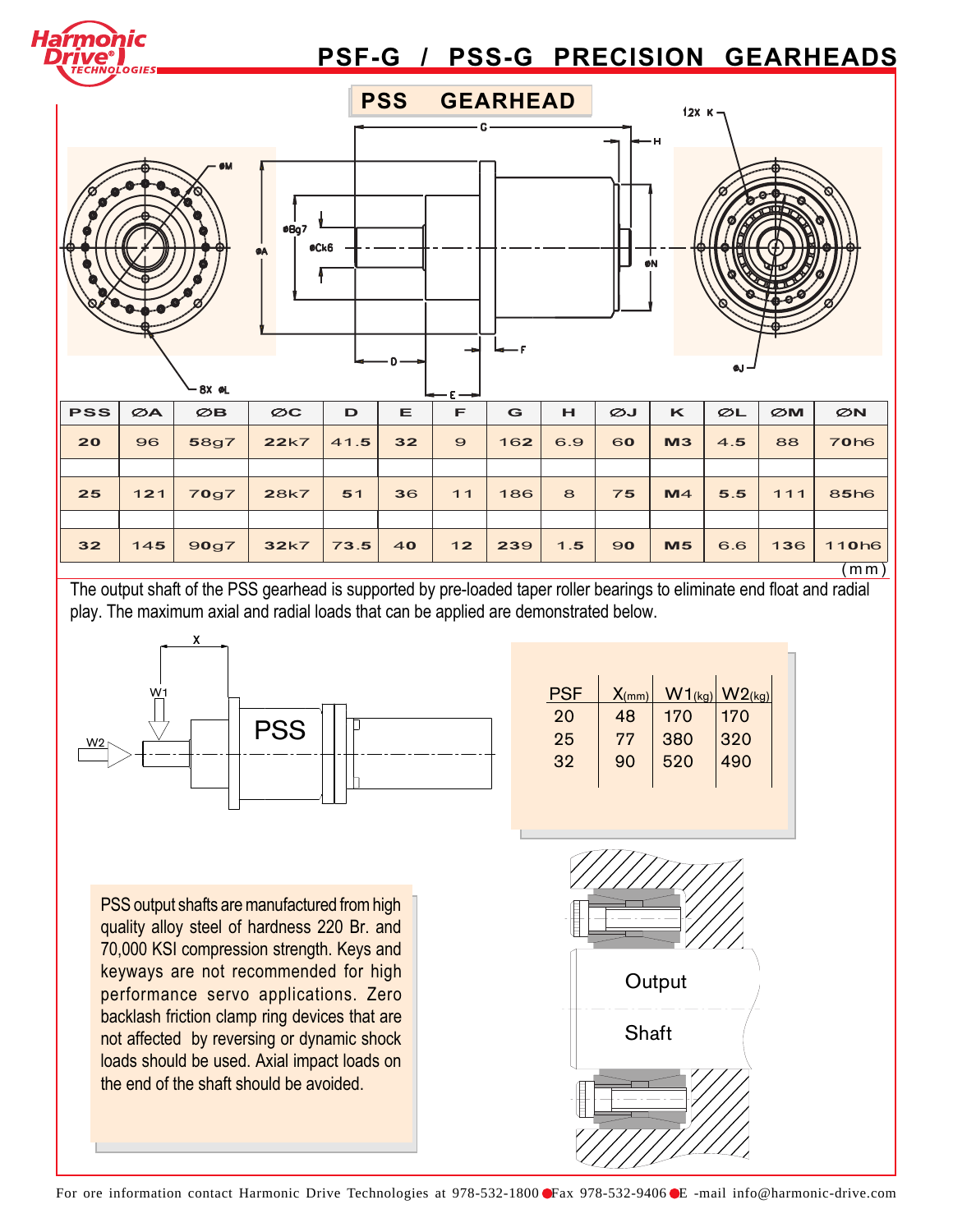

## PSF-G / PSS-G PRECISION GEARHEADS

#### TYPICAL MOTOR ADAPTER PLATE



It is recommended that PSS/ PSF gearheads be purchased with motor adapter kits supplied by Harmonic Drive Technologies. Contact our engineering department with the details of your motor interface.

| <b>PSS/PSF</b> | ØA                | B   | C      | Е   |            |          |  |  |
|----------------|-------------------|-----|--------|-----|------------|----------|--|--|
| 20             | <b>70H6</b>       | 2.5 | M3x0.5 | 60  | $17$ lb-in | 1.9 Nm   |  |  |
| 25             | 85H6              | 2.5 | M4x0.7 | 75  | $40$ lb-in | $4.5$ Nm |  |  |
| 32             | 110H <sub>6</sub> | 2.5 | M5x0.8 | 100 | 80 lb-in   | 9.0 Nm   |  |  |

#### **DETAILS**

Motor Shafts should be sealed or the adapter plate should be fitted with a seal to prevent contamination of the motor from the grease contained in the gearhead.

Maintain the tolerances shown in diagram 1 for correct assembly.

Use Loctite on all bolts and tighten to value "T" shown

#### INPUT ASSEMBLY

The typical input assembly consists of an elliptical wave generator bearing and an Oldham coupling. The wave generator assembly can be easily removed from the gearset and disassembled for attachment to the motor shaft.

Coupling hubs can be removed and rebored, or supplied to suit various motor shaft configurations on a custom basis. Consult our engineering department for details. Maximum bore sizes are shown in figure 2. Input hubs must be fixed both radialy and axially to the motor shaft. Contact our engineering department for assistance.

If a stepper motor is being used the Oldham coupling should be eliminated

| <b>PSF</b><br>PSS | <b>MAX</b><br><b>BORE</b> |  |  |  |  |  |
|-------------------|---------------------------|--|--|--|--|--|
| 20                | <b>10 mm</b>              |  |  |  |  |  |
| 25                | 14 mm                     |  |  |  |  |  |
| 32                | 14 mm                     |  |  |  |  |  |
| Diagram           |                           |  |  |  |  |  |

Diagram 1

#### LUBRICATION

All gearheads are supplied with special RE 00 grease to be applied before assembly. Do not substitute without consulting our engineers. Convienent grease cartridges are also available upon request.